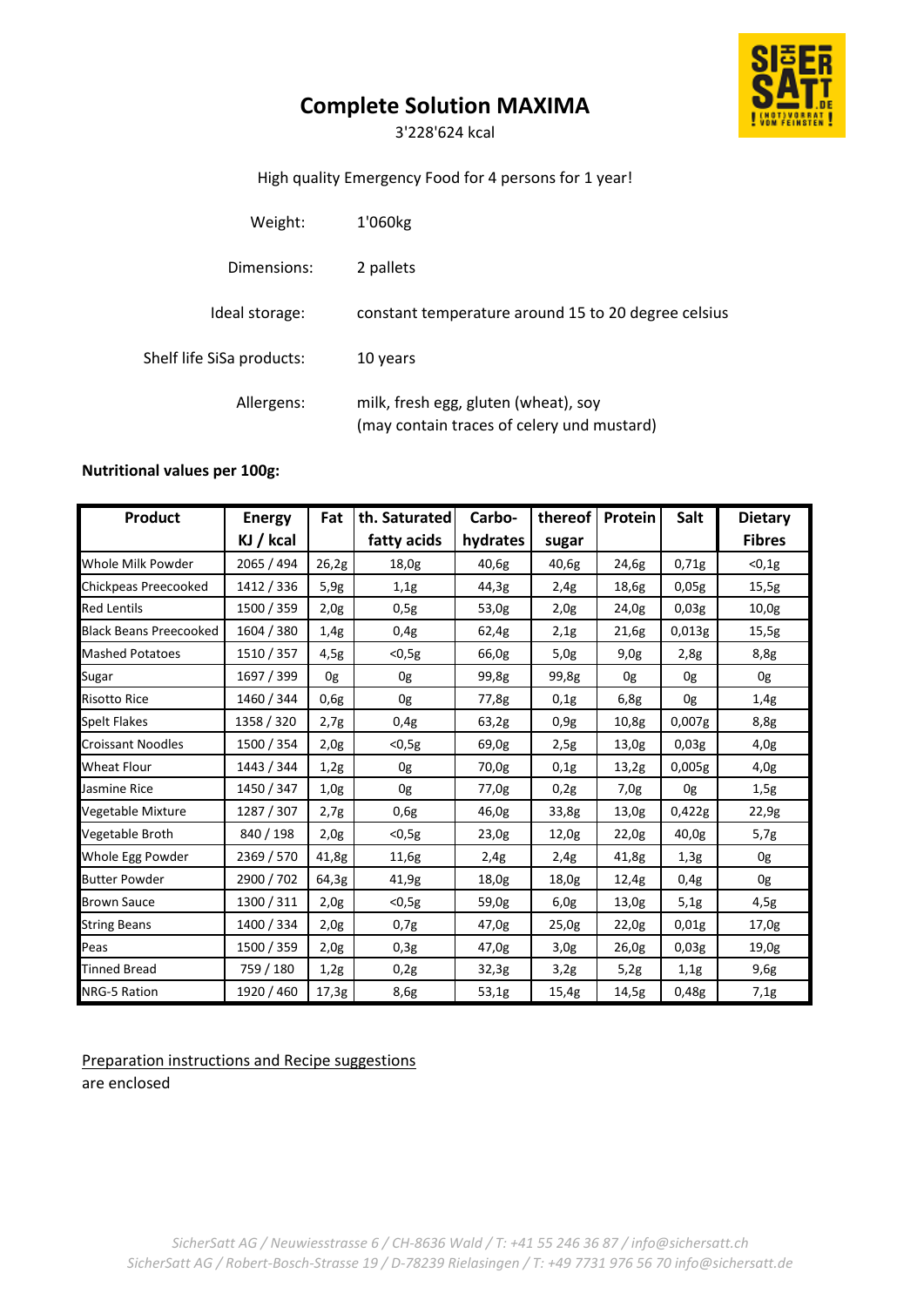

Content:

48 Tins Whole Milk Powder, 900g Ingredients: Whole Milk Powder **Allergens: Milk**

48 Tins Chickpeas Preecooked, 800g Ingredients: Chickpeas Preecooked and dehydrated **Allergens: None**

48 Tins Red Lentils, 1400g Ingredients: Red Lentils **Allergens: None**

48 Tins Black Beans, Preecooked, 800g Ingredients: Black Beans Preecooked and dehydrated **Allergens: None**

48 Tins Mashed Potatoes Powder, 1200g Ingredients: Potatoes 87%, Sunflower Oil, Skimmed Mil Powder, Iodised Table Salt, (E450, E471, E304), Glucose Syrup, Maize starch, Aroma, Kurkuma **Allergens: Milk (may contain traces of fresh eggs, gluten, celery, mustard and soy)** 

16 Tins Sugar, 1800g Ingredients: Swiss Sugar **Allergens: None**

48 Tins Risotto Rice, 1600g Ingredients: Risotto Rice **Allergens: None**

48 Tins Spelt Flakes, 900g Ingredients: Spelt Flakes **Allergens: Gluten**

48 Tins Croissant Noodles (hard wheat semolina), 900g Ingredients: Croissant Noodles **Allergens: Gluten**

48 Tins Wheat Flour, 1000g Ingredients: Wheat Flour **Allergens: Gluten**

48 Tins Jasmine Rice, 1500g Ingredients: Jasmine Rice **Allergens: None**